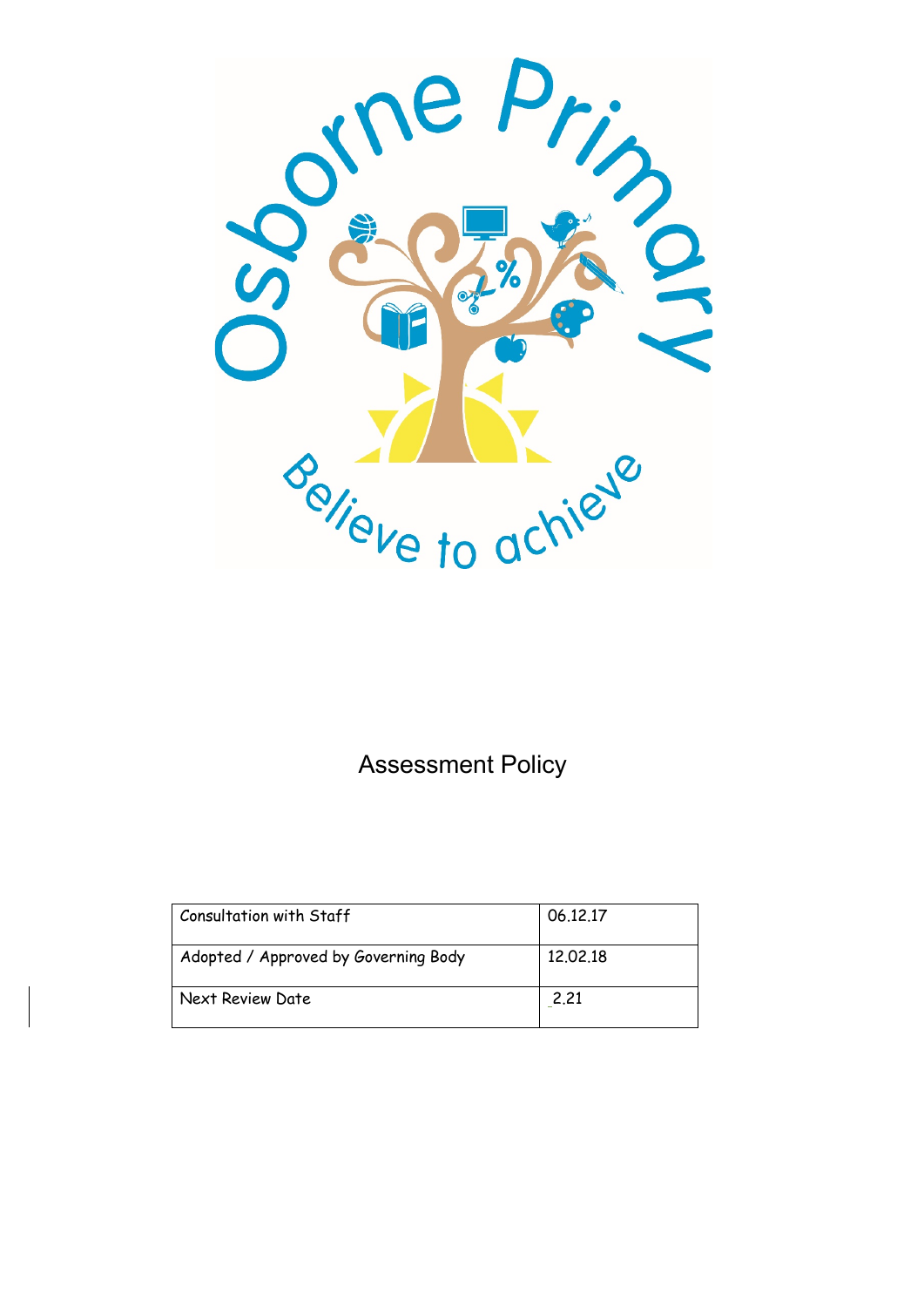## **1. Aims**

This policy aims to:

- Provide clear guidelines on our approach to formative and summative assessment.
- Establish a consistent and coherent approach to recording summative assessment outcomes and reporting to parents.
- Clearly set out how and when assessment practice will be monitored and evaluated.

# **2. Legislation and guidance**

Since the removal of National Curriculum levels in 2014, schools have been free to develop their own approaches to assessment.

This policy refers to the recommendations in the Final Report of the Commission on Assessment without Levels.

It also refers to statutory reporting requirements set out in the Education (Pupil Information) (England) Regulations 2005: schedule 1.

## **3. Assessment approaches**

At Osborne Primary School we see assessment as an integral part of teaching and learning, and it is inextricably linked to our curriculum. We use three broad overarching forms of assessment:

- Day-to-day in-school formative assessment (AFL).
- In-school summative assessment.
- Nationally standardised summative assessment.

These provide effective assessment in that we:

- Assess what we value, not only what we are required to assess.
- Actively involve pupils in the assessment process.
- Focus on the learning process, as well as outcomes.
- Recognise the importance of the acquiring knowledge process.
- Use information, including performance data, formatively.
- Ensure all staff understand their responsibility and accountability for assessment.
- Recognise importance of rigorous standardisation and moderation within school and between cluster schools.
- Ensure assessment process and practice is ongoing, manageable and purposeful.

# **4.1 In-school formative assessment**

Effective in-school formative assessment enables:

- **Teachers** to identify how pupils are performing on a continuing basis and to use this information to provide appropriate support or extend, evaluate teaching, plan future lessons and improve retention.
- **Pupils** to measure their knowledge and understanding against learning objectives, checklists and identify areas in which they need to improve.
- **Parents** to gain a broad picture of where their child's strengths and weaknesses lie, and what they need to do to improve.

# **4.2 In-school summative assessment**

Effective in-school summative assessment enables:

- **School leaders** to monitor the performance of pupil cohorts, identify where interventions may be required, and work with teachers to ensure pupils are supported to achieve sufficient progress and attainment
- **Teachers** to evaluate learning at the end of a unit or period and the impact of their own teaching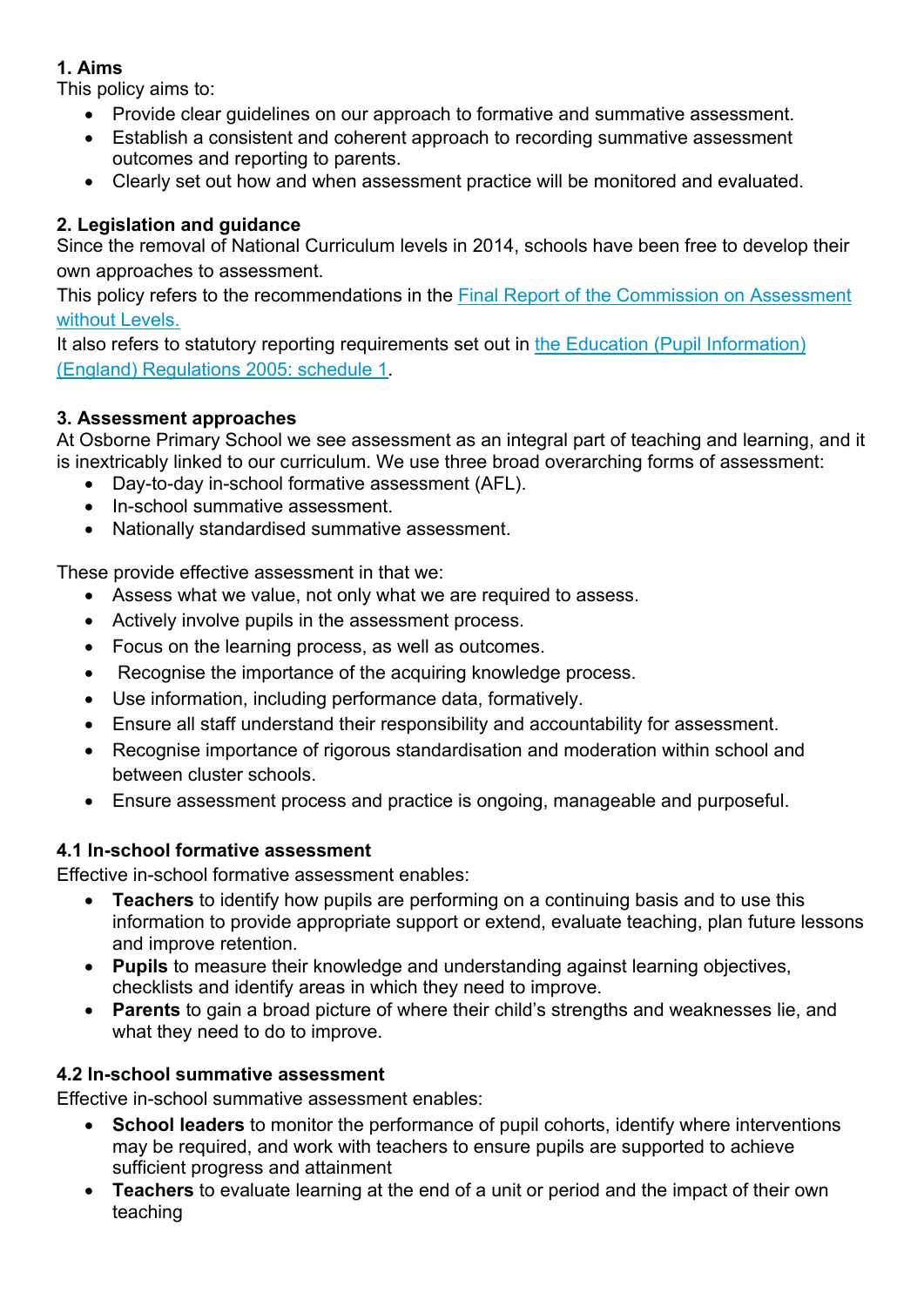- **Cold, Hot and Gold** in Maths lessons to first assess what the children may or may not know (Cold), what the children have learnt after a unit of work (Hot) and what they know after a period of time(Gold=retention)
- **Blue, Red and Yellow** writes in Literacy lessons to first assess their writing before a unit begins (Blue = Unaided), assess writing during a unit (Red) and assess writing at the end of a unit (Yellow = Unaided).
- **Pupils** to understand how well they have learned and understood a topic or course of work taught over a period of time. It should be used to provide feedback on how they can improve.
- **Parents** to stay informed about the achievement, progress and wider outcomes of their child across a period.
- **Retention** to be measured to show deep learning.

## **Mastery**

- Mastery is about deep, secure learning for all, including the extension of more able students. All children at Osborne have the opportunity to achieve mastery of any particular skill or understanding. Pupils demonstrate mastery of their learning before being allowed to move forward too quickly, with the assumption that all pupils will achieve this level of mastery if they are appropriately supported.
- The use of the Gaps Analysis tool on Target Tracker helps identify skills or learning which need to be taught to make every child's understanding more secure. Pupils undertake formative assessments (Cold, Hot, Gold in Maths and Blue, Red and Yellow writes in Literacy) to identify: - their previous retained learning
	- what they have learned immediately after a task

- and what they have secured learning in or still need to understand or retain after a few weeks from when the topic was taught.

### **4.3 Nationally standardised summative assessment**

Nationally standardised summative assessment enables:

- **School leaders** to monitor the performance of pupil cohorts, identify where interventions may be required, and work with teachers to ensure pupils are supported to achieve sufficient progress and attainment.
- **Teachers** to understand national expectations and assess their own performance in the broader national context.
- **Pupils and parents** to understand how pupils are performing in comparison to pupils nationally.

Nationally standardised summative assessments include:

- Early Years Foundation Stage (EYFS) profile at the end of reception.
- Phonics screening check in year 1.
- National Curriculum tests and teacher assessments at the end of Key Stage 1 (year 2) and Key Stage 2 (year 6).

## **5. Collecting and using data**

Summative Assessments are carried out as outlined in the termly Assessment Calendar (Appendix 1). There is a built in 3 week process to aid:

• Moderation, analysis of data and pupil progress meetings. Deadlines must be adhered to in order for moderation and analysis of data to be completed before the end of each term.

Note: Leaders and the Operations Manager are to ensure children new to school are updated onto the system and groups of children are accurately identified before the assessment deadline.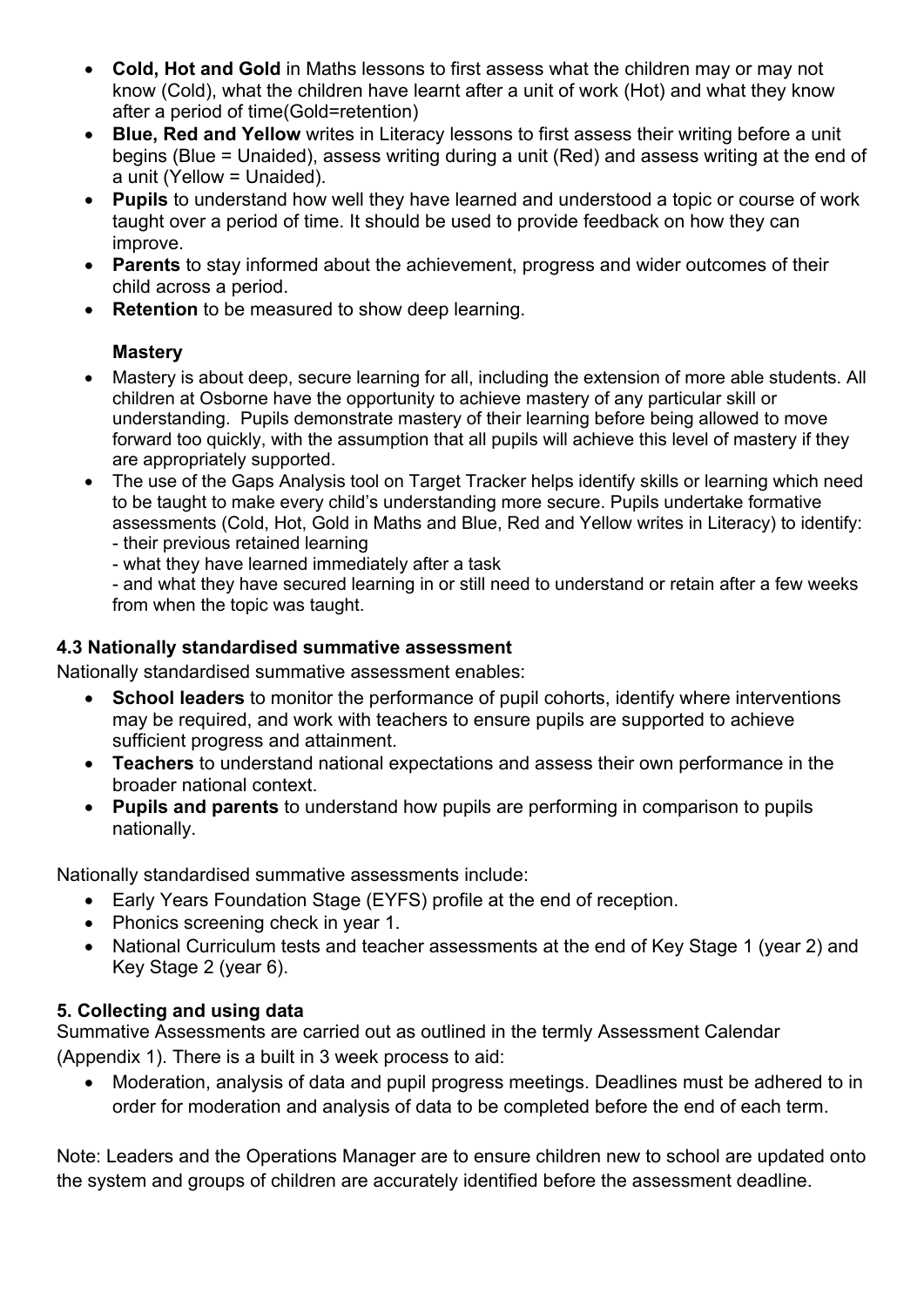Assessment of a child's band is determined by evidence in books, knowledge of the child and test data. Learning goals are highlighted either red or blue on Target Tracker which then line up bands as follows:

#### • The red band is defined as:

Knowledge, understanding and skills are developing and are unlikely to be remembered at this stage. Confidence is growing but re-enforcement may be required with related activities.

- The blue band is defined as: Curriculum content has been covered and the depth of knowledge, understanding and skills is developed. Confidence is secure and similar tasks can be completed successfully and independently. RED = Re-enforcement Required Blue = Confidence and Independence
- The use of KPI (Key Performance Indicators) are used to ensure that a W+ can only be given if the KPIs indicate that a child is a W+.

It is essential to compare bands given to children in similar and different attainment groups so that an accurate judgement is made.

At the beginning of each academic year children who are w+ are next year band ready, will work on the current year group statements (plus complete gaps) and will be assessed in Dec as b or b+. Those children w and below, will not be next year ready and MUST continue to be taught from previous year' statements; whilst exposed to current year statements; used as differentiation and extend into whole class.

The Early Years Profile is used by teachers and TA's to make assessments for all Early Years children using the same b, w and s grading, as for year 1- 6. Early Years practitioners use Early Sandwell Maths and the British Vocabulary Pictorial Scale in order to identify the children's baseline and end of year chronological age plus, as a diagnostic tool to identify the learning needs for individuals and groups.

Half termly assessments of children's performance in a specific phonics phase of Letter and Sounds are made for YR – Y2 (if necessary) plus, a phonics check for Y1 and those in Y2 who need it. This enables school to identify and plan for gaps in children's knowledge.

The use of the gaps analysis tool is essential to ensure children reach the expected progress and attainment. The highlighted gaps MUST inform future planning. Teachers also are required to access their data and review its outcomes, in order to ensure it matches the expectations of the year.

#### **5.1 Progress**

**To quantify the progress of children's learning the following criteria is used:**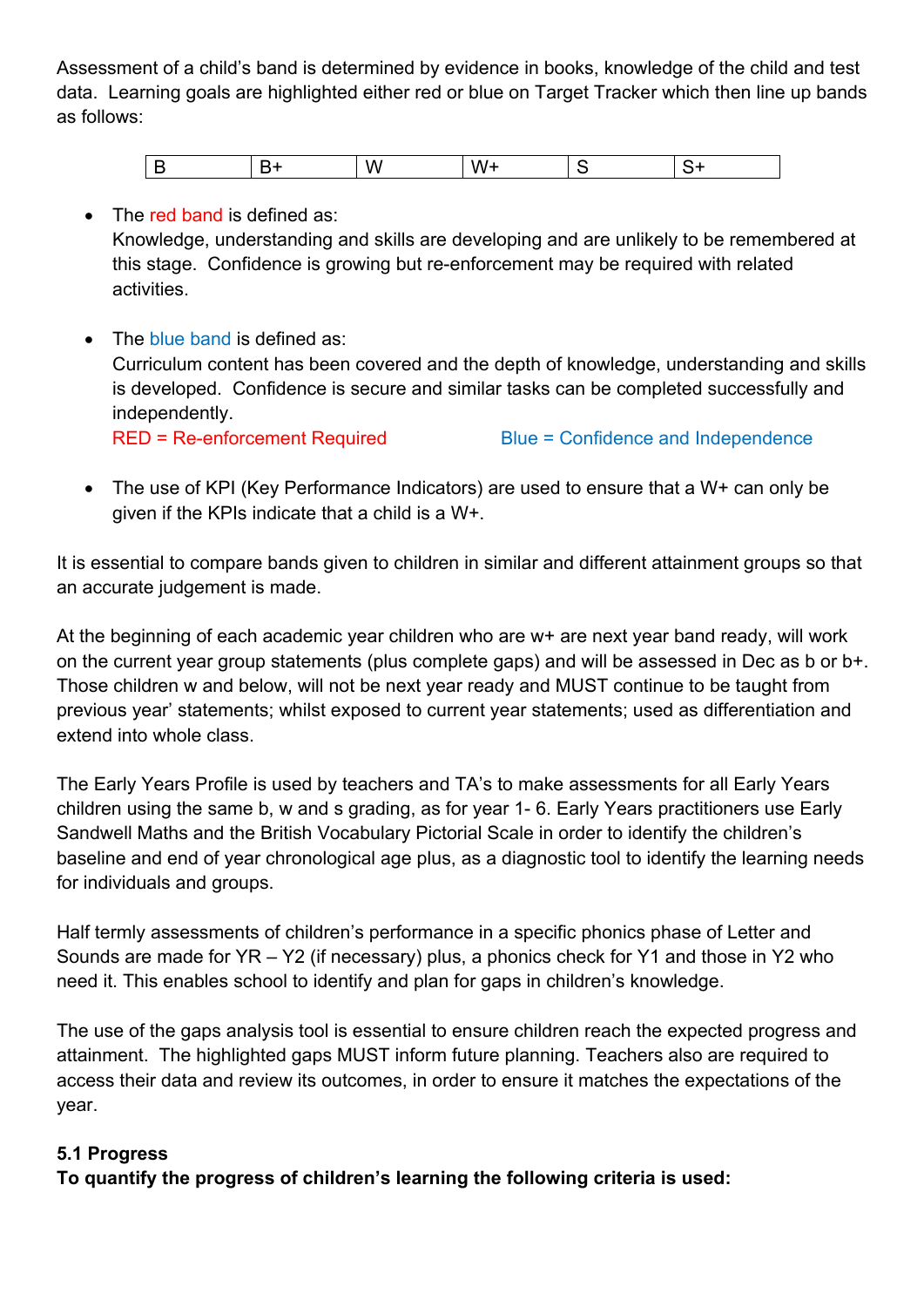#### **PROGRESS EXPECTATION Y1 – 6:**

#### **Expected progress and/or at least 5 points progress**

Pupils making ACCELERATED progress = made 6 steps since Summer 2 Pupils making EXPECTED progress = made 5 steps since Summer 2 Pupils making INADEQUATE progress = have made 4 or less since Summer 2

#### **Note: PROGRESS EXPECTATION Y1:**

As children transfer from the EYFS curriculum to the National Curriculum, there is a transitional stage which is accounted for as children move from development bands to NC statements. Therefore, children who met the ELG will be assessed at 40-60 S in Summer 2 and expected to achieve at least 5 steps progress whilst children who exceeded the ELG will be assessed at 40-60 S+ and be expected to achieve 6 steps progress.

For SEN children who may be working in Year Bands well below their school year, progress can be measured using ITP's and TPT.

#### **PROGRESS EXPECTATION EYFS**

Pupils making ACCELERATED progress = moved 7 or more steps in the Development Bands. Pupils making **EXPECTED** progress = moved 6 steps in the Development Bands. Pupils making **INADEQUATE** progress = have less than 5 steps in the Development Bands.

#### **6. Reporting to parents**

Attainment and progress of children is reported through an annual report and learning consultations with parents and the child. The annual report details achievements in all subjects and activities forming part of the school curriculum and highlights strengths and areas for development. It also comments on general progress and pupils attendance which is the total number of possible attendances for that pupil and the total number of unauthorised absences, expressed as a percentage of the possible attendances. Pupils also write about their strengths and what they have enjoyed this year. Parents are given the opportunity to provide written feedback and return it to school.

#### **7. Inclusion**

The principles of this assessment policy apply to all pupils, including those with special educational needs or disabilities.

Assessment will be used diagnostically to contribute to the early and accurate identification of pupils' special educational needs and any requirements for support and intervention. This is achieved through the use of specific assessments and recording what a child can do on ITP's.

Assessment of children with SEND is proving more difficult on the 2014 curriculum and subsequent tracking software eg Target Tracker, as statements are very broad and it can take a while for SEND children to achieve all of the statement. Therefore, school has invested in the Toolkit Progress Tracker which breaks learning statements into smaller steps. Within Birmingham, it is recognised that all children need to make at least two steps in the targeted areas, thus enabling school to share a positive picture of SEND children's progress; whilst also giving an overview from the expected standards.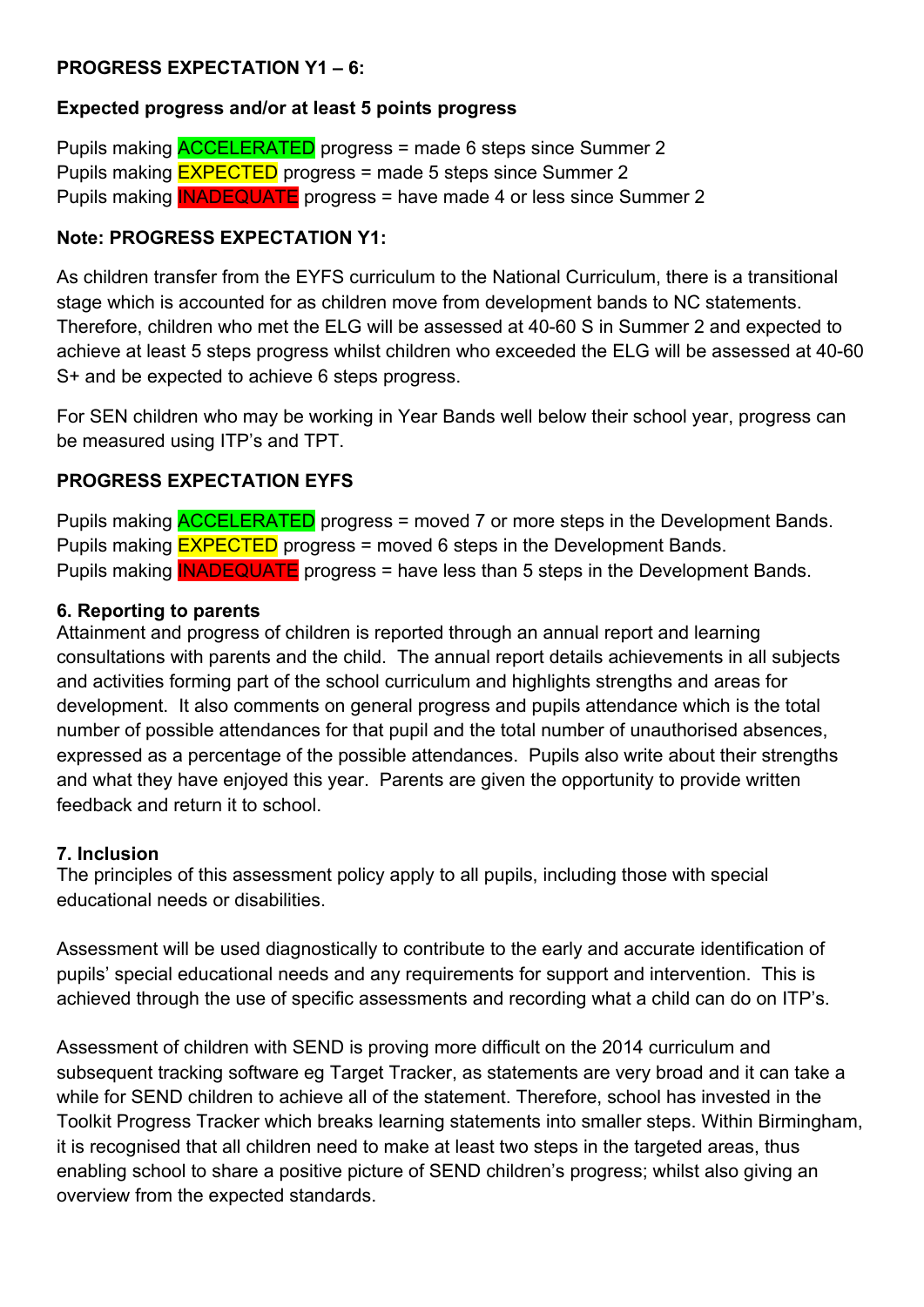We will use meaningful ways of measuring all aspects of progress, including communication, social skills, physical development, resilience and independence; especially through the introduction of Thrive assessments for every child in each class. We will have the same high expectations of all pupils. However, this should account for the amount of effort the pupil puts in as well as the outcomes achieved.

For pupils working below the national expected level of attainment, our assessment arrangements will consider progress relative to pupil starting points, and take this into account alongside the nature of pupils' learning difficulties.

### **8. Training**

The Assessment Lead is responsible for continuing professional development opportunities. Assessment training is an integral part of staff development. Time is given to developing skills in using Target Tracker effectively, as well as how to provide evidence that objectives have been learnt. Collaboration with other schools takes place at regular intervals throughout the year to ensure consistent practice and accurate assessments.

#### **9. Roles and responsibilities**

#### **9.1 Governors**

Governors are responsible for:

- Being familiar with statutory assessment systems as well as how the school's own system of non-statutory assessment captures the attainment and progress of all pupils
- Holding school leaders to account for improving pupil and staff performance by rigorously analysing assessment data

## **9.2 Head Teacher and Senior Leadership Team:**

The Head Teacher, SLT and Assessment Lead are responsible for:

- Ensuring that the policy is adhered to
- Monitoring standards in core and foundation subjects
- Analysing pupil progress and attainment, including individual pupils and specific groups according to their job description
- Prioritising key actions to address underachievement
- Reporting to governors on all key aspects of pupil progress and attainment, including current standards and trends over previous years

## **9.3 Teachers**

Teachers are responsible for following the assessment procedures outlined in this policy.

## **10. Monitoring**

This policy will be reviewed every three years by the Assessment Lead and Head Teacher in conjunction with staff. At every review, the policy will be shared with the governing board. All teaching staff are expected to read and follow this policy.

The Assessment Lead and SLT will monitor the effectiveness of assessment practices across the school, through: moderation, lesson observations, book scrutinies and pupil progress meetings.

#### **11. Other policies**

The Assessment Policy is to be used in conjunction with the following polices:

- Marking Policy
- Core and Curriculum Policies
- Staff Handbook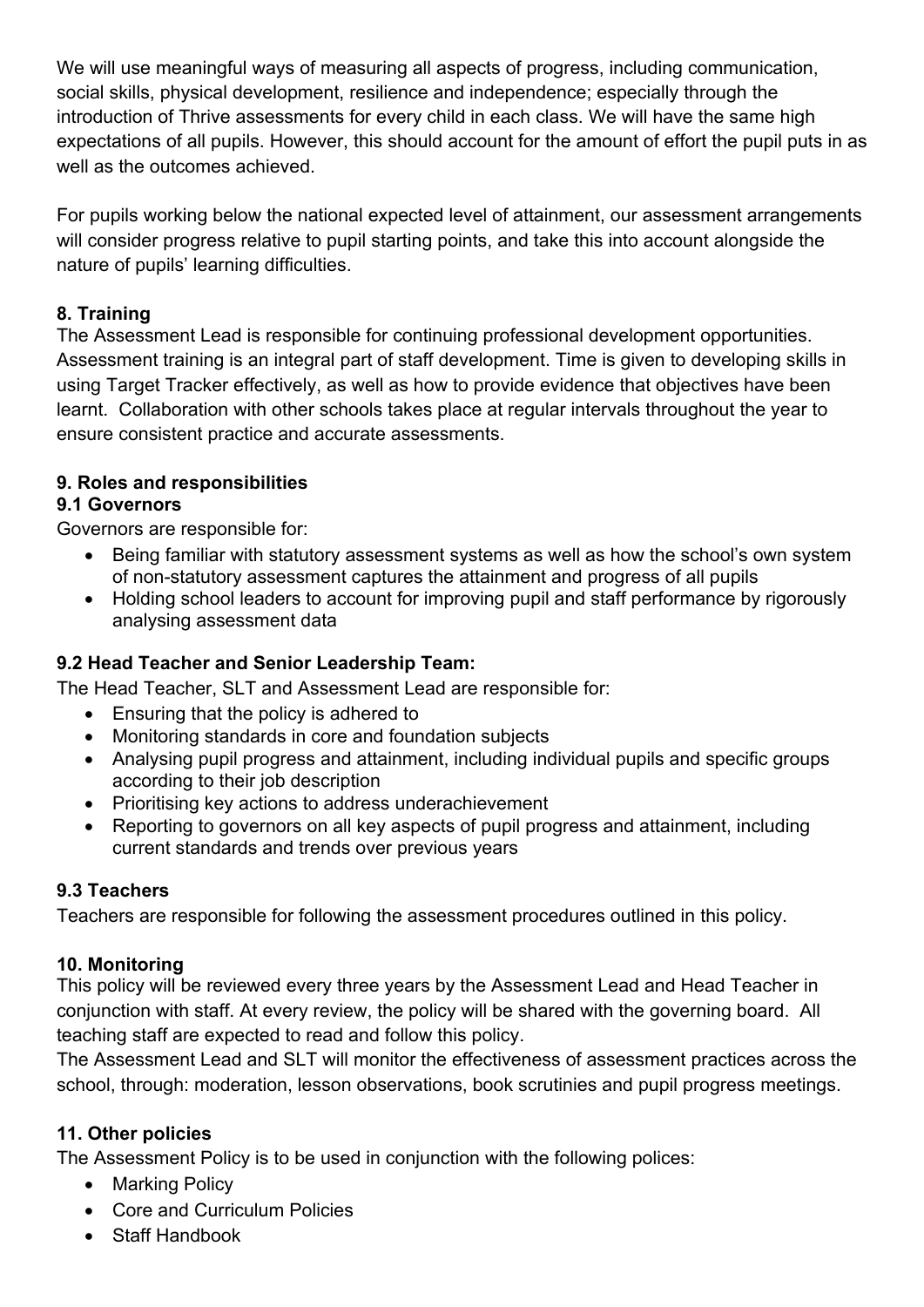• SEN D Policy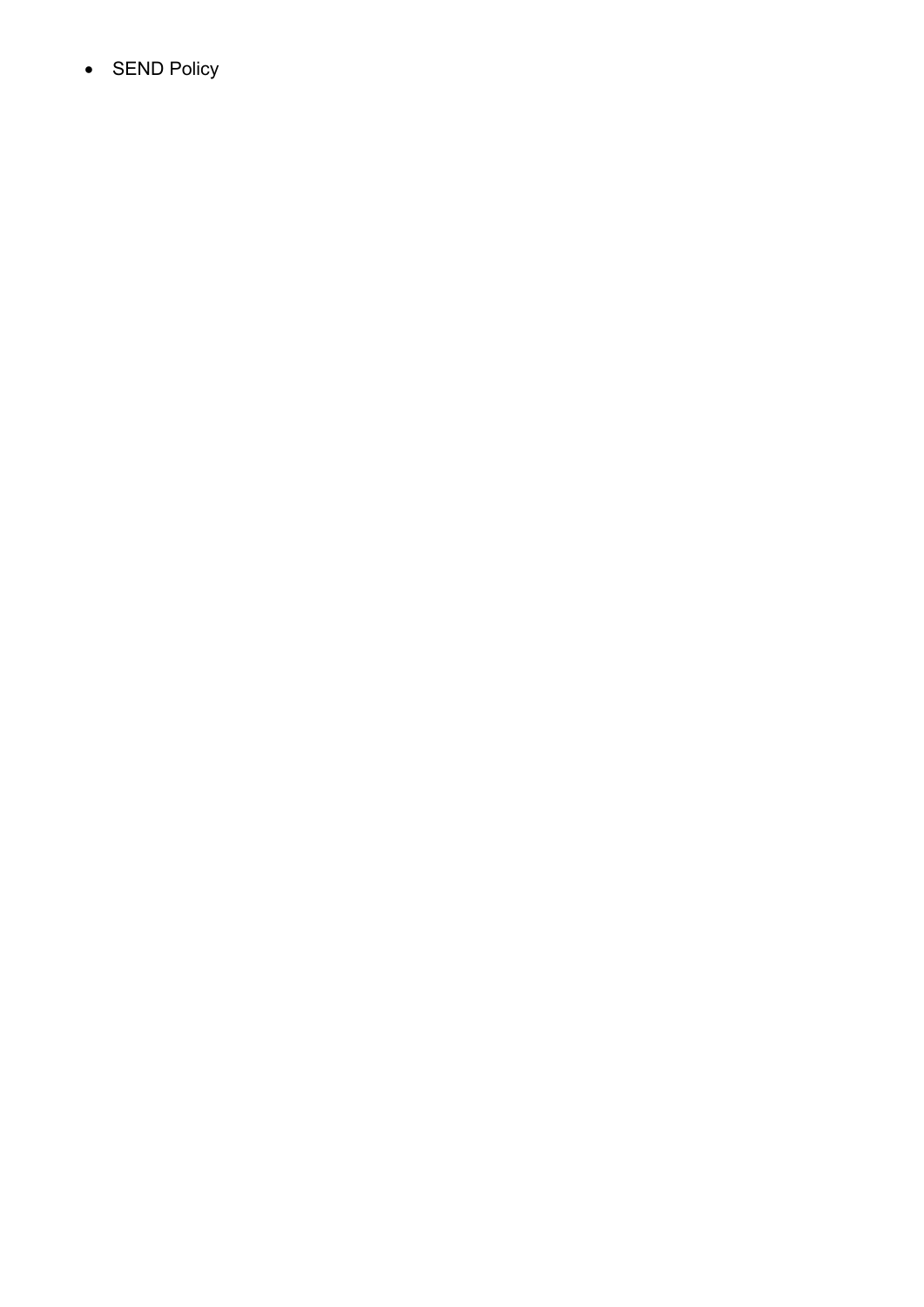Appendix 1: An example of a termly Assessment Calendar.

|                                                                                                        | <b>EYFS</b>                            | Key Stage 1                                                      | Years 3 to 5                           | Year 6                                         | Recorded               |  |
|--------------------------------------------------------------------------------------------------------|----------------------------------------|------------------------------------------------------------------|----------------------------------------|------------------------------------------------|------------------------|--|
| Jan                                                                                                    | On going Observations                  |                                                                  |                                        |                                                | <b>Target Tracker</b>  |  |
|                                                                                                        |                                        |                                                                  |                                        |                                                |                        |  |
|                                                                                                        |                                        | Year 2 SATS practice paper of Reading,                           |                                        |                                                |                        |  |
|                                                                                                        |                                        | Spag and Maths by end Jan (Indication of                         |                                        |                                                |                        |  |
|                                                                                                        | <b>Tapestry Evidence Check</b>         | Bands)                                                           |                                        |                                                |                        |  |
| Reminder 1: Cold, Hot, Gold Tasks in Maths for Evidence<br><b>Unit Dependent</b><br>Are you completing |                                        |                                                                  |                                        |                                                |                        |  |
|                                                                                                        |                                        | Reminder 2: Blue, Red and Yellow Writes in Literacy for Evidence | <b>Unit Dependent</b>                  |                                                |                        |  |
| Feb                                                                                                    | Update ELGS with EYFS Progress tracker | On-going TA assessments in R, W and M.                           | On-going TA assessments in R, W        | R, W, M, Spag assessment                       | Target                 |  |
|                                                                                                        | in R, W and N.                         | <b>Update Bands.</b>                                             | and M. Update Bands.                   | (SATS Practice Papers.)                        | Tracker                |  |
|                                                                                                        |                                        |                                                                  |                                        |                                                |                        |  |
|                                                                                                        |                                        |                                                                  |                                        |                                                |                        |  |
|                                                                                                        | Phonics Test W/B 5th Feb               |                                                                  |                                        |                                                |                        |  |
|                                                                                                        |                                        | Phonics Test W/B 5 <sup>th</sup> Feb                             | Phonics Test W/B 5 <sup>th</sup> Feb   | On-going TA assessments in R, W                |                        |  |
|                                                                                                        |                                        |                                                                  |                                        | and M. Update Bands.                           |                        |  |
|                                                                                                        |                                        |                                                                  |                                        |                                                |                        |  |
|                                                                                                        |                                        |                                                                  |                                        |                                                |                        |  |
|                                                                                                        |                                        |                                                                  |                                        | Optional:                                      |                        |  |
|                                                                                                        |                                        | <b>Neale Test and Analysis for Struggling</b>                    | <b>Neale Test and Analysis for</b>     | <b>Neale Test and Analysis for</b>             |                        |  |
|                                                                                                        |                                        | <b>Readers</b>                                                   | <b>Struggling Readers</b>              | <b>Struggling Readers</b>                      |                        |  |
|                                                                                                        |                                        | <b>Sandwell Maths</b>                                            |                                        |                                                |                        |  |
|                                                                                                        |                                        |                                                                  |                                        |                                                |                        |  |
|                                                                                                        | <b>BPVS</b>                            | <b>BPVS</b>                                                      | <b>BPVS</b>                            | <b>BPVS</b>                                    |                        |  |
|                                                                                                        |                                        | <b>Creative Curriculum and Science</b>                           | <b>Creative Curriculum and Science</b> | Science Summative Test by 16 <sup>th</sup> Feb |                        |  |
|                                                                                                        |                                        | <b>Assessments</b>                                               | <b>Assessments</b>                     |                                                |                        |  |
|                                                                                                        |                                        |                                                                  |                                        |                                                |                        |  |
|                                                                                                        | END OF HALF TERM 16 <sup>th</sup> FEB  | END OF HALF TERM 16th FEB                                        | END OF HALF TERM 16th FEB              | END OF HALF TERM 16 <sup>th</sup> FEB          |                        |  |
|                                                                                                        | Are you completing                     | Reminder 1: Cold, Hot, Gold Tasks in Maths for Evidence          | <b>Unit Dependent</b>                  |                                                |                        |  |
| Reminder 2: Blue, Red and Yellow Writes in Literacy for Evidence<br><b>Unit Dependent</b>              |                                        |                                                                  |                                        |                                                |                        |  |
|                                                                                                        | <b>Unaided Writing Assessment</b>      | R, W, M Assessments and data upload by                           | R, W, M Assessments and data           | R, W, M Assessment and data                    | <b>Target Tracker</b>  |  |
| Mar                                                                                                    |                                        | 9 <sup>th</sup> Mar: SPG, PUMA and PIRA.                         | upload by 9th Mar: SPG, PUMA and       | upload by 9 <sup>th</sup> Mar: SPG, PUMA and   | Uploaded by            |  |
|                                                                                                        |                                        |                                                                  | PIRA.                                  | PIRA.                                          | 9 <sup>th</sup> March. |  |
|                                                                                                        |                                        |                                                                  |                                        |                                                |                        |  |
|                                                                                                        | Phonics Test W/B 19thMar               | Phonics Test W/B 19th Mar                                        | Phonics Test W/B 19th Mar              |                                                |                        |  |
|                                                                                                        | <b>Sandwell Maths</b>                  |                                                                  | <b>Sandwell Maths</b>                  |                                                |                        |  |
|                                                                                                        |                                        |                                                                  |                                        |                                                |                        |  |
|                                                                                                        |                                        |                                                                  |                                        |                                                |                        |  |
|                                                                                                        | <b>BPVS</b>                            |                                                                  |                                        |                                                |                        |  |